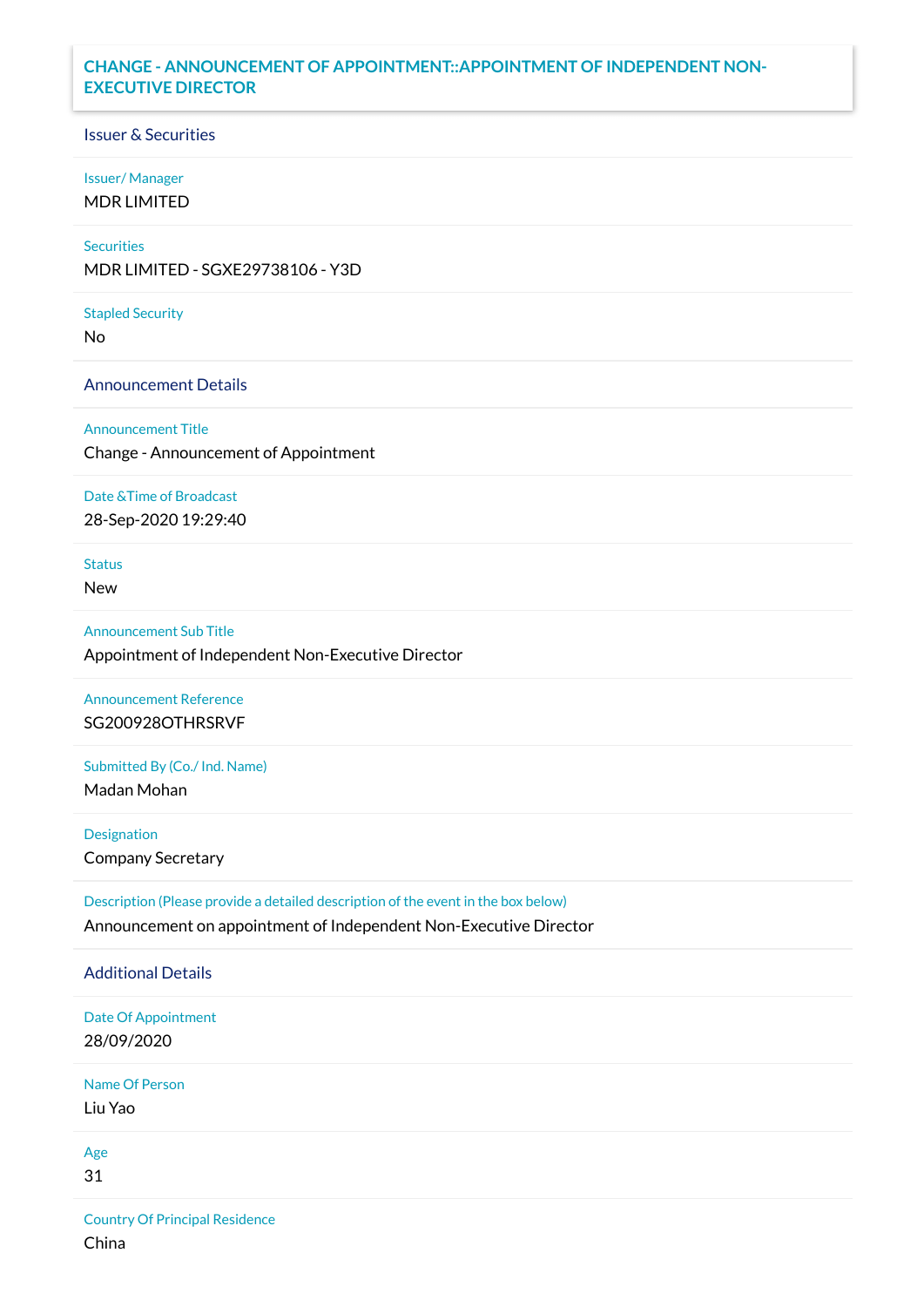The Board's comments on this appointment (including rationale, selection criteria, and the search and nomination process)

Upon considering the recommendation of the Nominating Committee and the qualifications and experience of Ms Liu Yao ("Ms Liu"), the Board of Directors (the "Board") of mDR Ltd ("Company") approved the appointment of Ms Liu as an Independent Non-Executive Director of the Company.

Whether appointment is executive, and if so, the area of responsibility

Non-Executive

Job Title (e.g. Lead ID, AC Chairman, AC Member etc.)

Independent Director Audit and Risk Committee Member

#### Professional qualifications

CPA Australia Bachelor of Business (Major in Accountancy), RMIT University, Australia

Any relationship (including immediate family relationships) with any existing director, existing executive officer, the issuer and/ or substantial shareholder of the listed issuer or any of its principal subsidiaries No

Conflict of interests (including any competing business) No

Working experience and occupation(s) during the past 10 years

Ms Liu is a Chartered Professional Accountant (Australia) and is presently an Industry Controller with Louis Dreyfus Company (Shanghai). Prior to joining Louis Dreyfus, Ms Liu was an Assistant Manager (Audit) with KPMG Singapore with a focus on Real Estate, Consumer & Tourism sectors for both public listed and private companies.

Undertaking submitted to the listed issuer in the form of Appendix 7.7 (Listing Rule 704(7)) Or Appendix 7H (Catalist Rule 704(6))

Yes

Shareholding interest in the listed issuer and its subsidiaries? No

# These fields are not applicable for announcements of appointments pursuant to Listing Rule 704 (9) or Catalist Rule 704 (8).

Past (for the last 5 years)

Nil

Present

Nil

(a) Whether at any time during the last 10 years, an application or a petition under any bankruptcy law of any jurisdiction was filed against him or against a partnership of which he was a partner at the time when he was a partner or at any time within 2 years from the date he ceased to be a partner?

No

(b) Whether at any time during the last 10 years, an application or a petition under any law of any jurisdiction was filed against an entity (not being a partnership) of which he was a director or an equivalent person or a key executive, at the time when he was a director or an equivalent person or a key executive of that entity or at any time within 2 years from the date he ceased to be a director or an equivalent person or a key executive of that entity, for the winding up or dissolution of that entity or, where that entity is the trustee of a business trust, that business trust, on the ground of insolvency?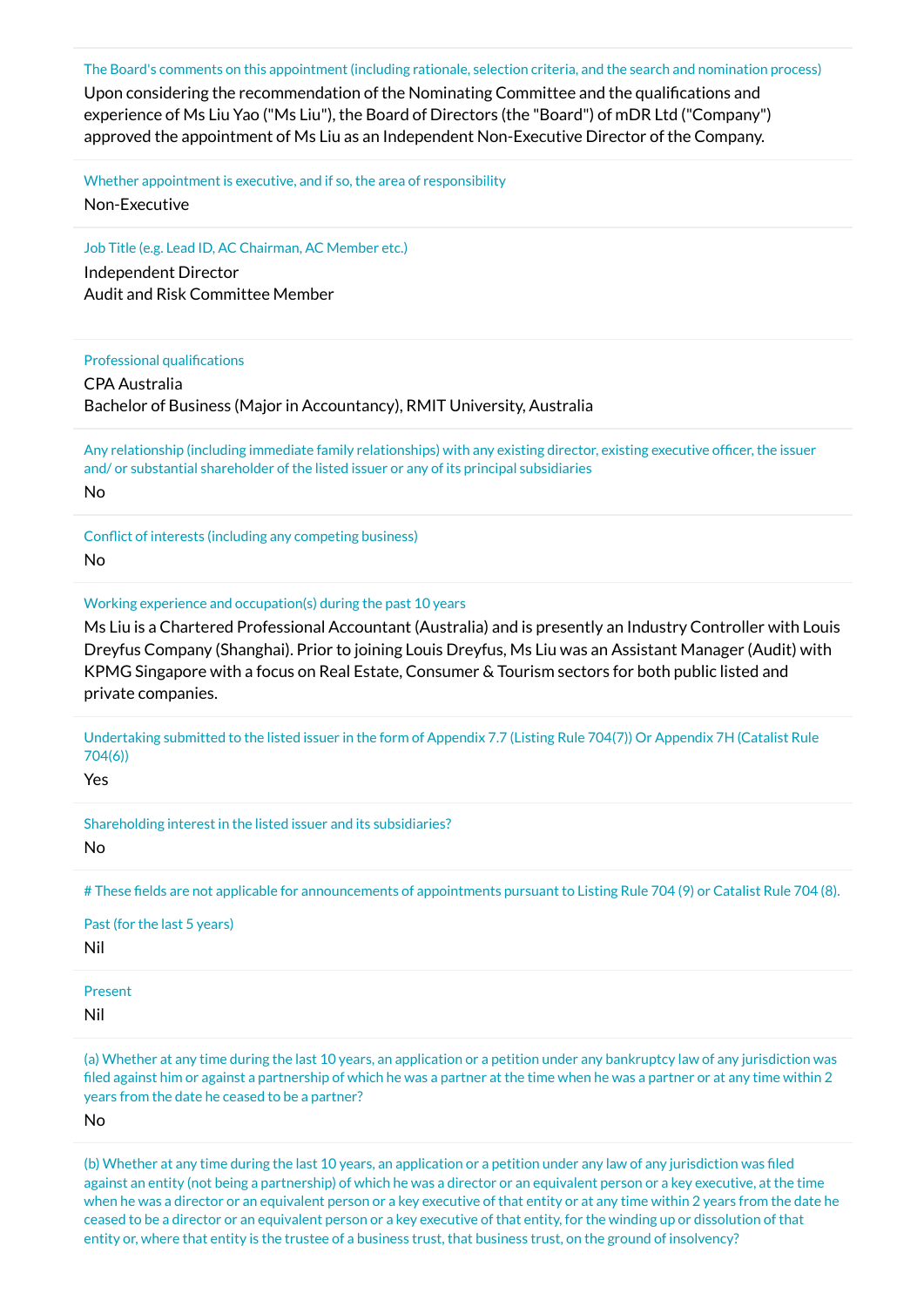No

#### (c) Whether there is any unsatisfied judgment against him?

#### No

(d) Whether he has ever been convicted of any offence, in Singapore or elsewhere, involving fraud or dishonesty which is punishable with imprisonment, or has been the subject of any criminal proceedings (including any pending criminal proceedings of which he is aware) for such purpose?

## No

(e) Whether he has ever been convicted of any offence, in Singapore or elsewhere, involving a breach of any law or regulatory requirement that relates to the securities or futures industry in Singapore or elsewhere, or has been the subject of any criminal proceedings (including any pending criminal proceedings of which he is aware) for such breach?

#### No

(f) Whether at any time during the last 10 years, judgment has been entered against him in any civil proceedings in Singapore or elsewhere involving a breach of any law or regulatory requirement that relates to the securities or futures industry in Singapore or elsewhere, or a finding of fraud, misrepresentation or dishonesty on his part, or he has been the subject of any civil proceedings (including any pending civil proceedings of which he is aware) involving an allegation of fraud, misrepresentation or dishonesty on his part?

#### No

(g) Whether he has ever been convicted in Singapore or elsewhere of any offence in connection with the formation or management of any entity or business trust?

#### No

(h) Whether he has ever been disqualified from acting as a director or an equivalent person of any entity (including the trustee of a business trust), or from taking part directly or indirectly in the management of any entity or business trust? No

(i) Whether he has ever been the subject of any order, judgment or ruling of any court, tribunal or governmental body, permanently or temporarily enjoining him from engaging in any type of business practice or activity?

#### No

(j) Whether he has ever, to his knowledge, been concerned with the management or conduct, in Singapore or elsewhere, of the affairs of :-

(i) any corporation which has been investigated for a breach of any law or regulatory requirement governing corporations in Singapore or elsewhere; or

### No

(ii) any entity (not being a corporation) which has been investigated for a breach of any law or regulatory requirement governing such entities in Singapore or elsewhere; or

## No

(iii) any business trust which has been investigated for a breach of any law or regulatory requirement governing business trusts in Singapore or elsewhere; or

#### No

(iv) any entity or business trust which has been investigated for a breach of any law or regulatory requirement that relates to the securities or futures industry in Singapore or elsewhere, in connection with any matter occurring or arising during that period when he was so concerned with the entity or business trust?

#### No

(k) Whether he has been the subject of any current or past investigation or disciplinary proceedings, or has been reprimanded or issued any warning, by the Monetary Authority of Singapore or any other regulatory authority, exchange, professional body or government agency, whether in Singapore or elsewhere?